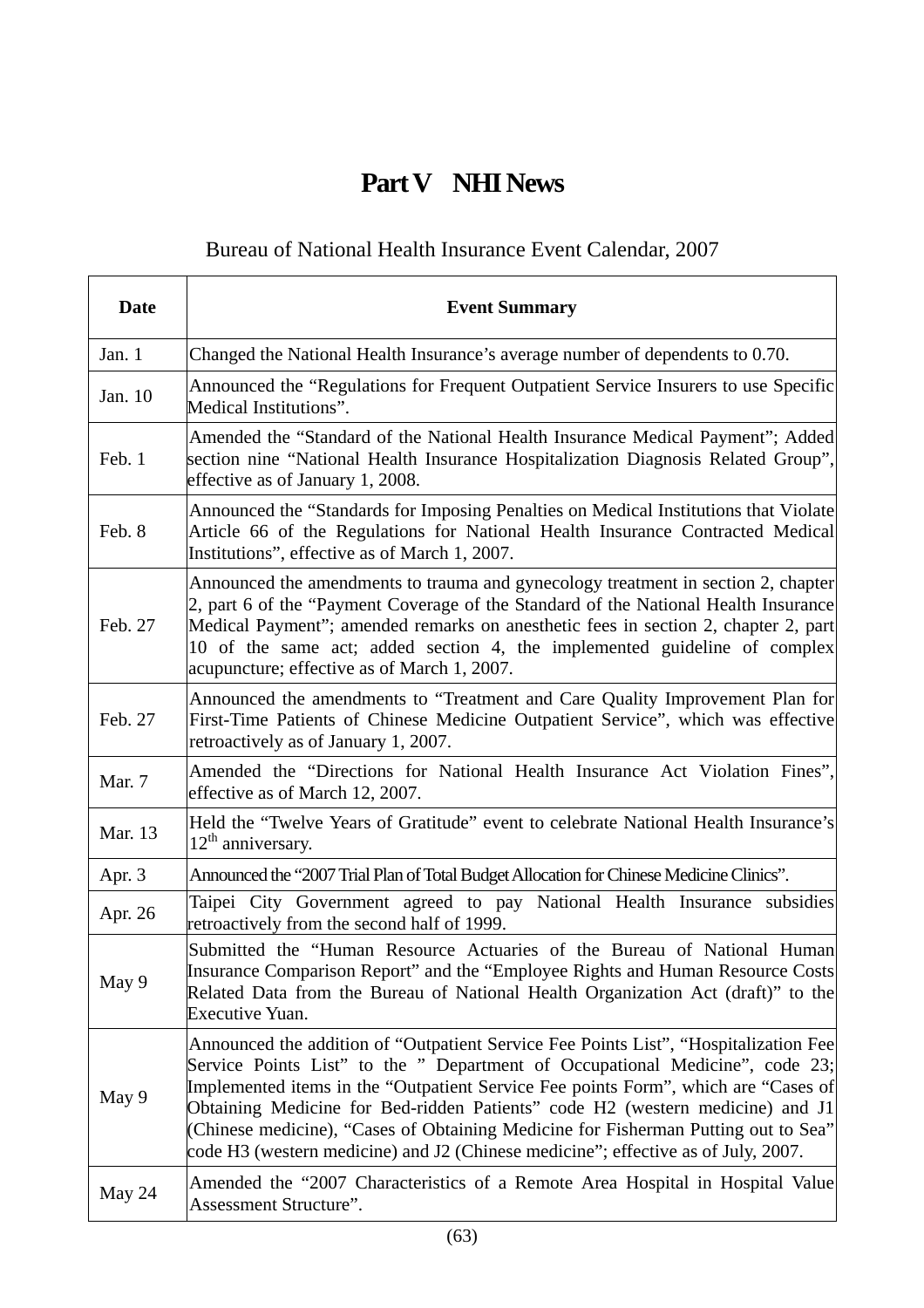| May 24   | Held press conference to announce information regarding the survival rate of organ<br>transplant surgery from 1997 to 2005.                                                                                                                                                                                                                                                                                                                                                                                              |
|----------|--------------------------------------------------------------------------------------------------------------------------------------------------------------------------------------------------------------------------------------------------------------------------------------------------------------------------------------------------------------------------------------------------------------------------------------------------------------------------------------------------------------------------|
| Jun. 28  | Supreme Administrative Court ruled in favor of the Bureau regarding Taipei City<br>Government's appeal concerning National Health Insurance subsidies.                                                                                                                                                                                                                                                                                                                                                                   |
| Jul. 10  | Announced the "National Health Insurance Catastrophic Illness Certificate<br>Application Form", "National Health Insurance Chronic Renal Failure Patient who<br>Requires Regular Dialysis Catastrophic Illness Certificate Application Form" and the<br>"File Format for the National Health Insurance Chronic Renal Failure Patient who<br>Requires Regular Dialysis Catastrophic Illness Certificate Application Form".                                                                                                |
| Jul. 23  | Held the HTA International Symposium with CDE. The event provided the Bureau<br>with international HTA experience; discussions were held on the difficulties in<br>Taiwan's establishment of HTA policies and industry coordination.                                                                                                                                                                                                                                                                                     |
| Jul. 27  | Announced "in accordance to article 22-1 of the National Health Insurance Act, the<br>ratio between the average of sum insured by employees of government agencies and<br>private companies and persons with certain employers and the average salary<br>announced by the Directorate General of Budget, Accounting and Statistics is<br>90.67%" and "the sum insured by government employees, teachers and military<br>personnel should be 90.67% of their salary, which will be implemented from August<br>$1,2007$ ". |
| Jul. 27  | Announced "insured sum of 3 <sup>rd</sup> category insurants of the National Health Insurance is<br>NT\$21,000, which will be implemented on August 1, 2007".                                                                                                                                                                                                                                                                                                                                                            |
| Jul. 27  | Announced "the average premium of fourth and fifth category insurants is NT\$1,317,<br>which will be implemented on August 1, 2007" and "the average premium of sixth<br>category insurants is NT\$1,099, which will be implemented on August 1, 2007".                                                                                                                                                                                                                                                                  |
| Jul. 27  | Announced "the sum insured applied by employers who have less than five insurants<br>under employed, professionals who have their own practices such as accountants,<br>lawyers, architects, doctors, dentists, and doctors of Chinese medicine, or employers<br>of $1st$ category insurants shall be between NT\$33,000 and the highest sum claimed by<br>the employees beginning from August 1, 2007".                                                                                                                 |
| Jul. 27  | Changed the minimum sum insured for $2^{nd}$ category $1^{st}$ item insurants from<br>NT\$19,200 to NT\$21,000.                                                                                                                                                                                                                                                                                                                                                                                                          |
| Aug. $1$ | Due to the change in minimum wage from NT\$15,840 to NT\$17,280 on July 1, 2007,<br>the Bureau of National Health Insurance also changed the insurance premium on July<br>27, 2007 effective from August 1, 2007 in accordance to the new insurable income<br>grading table announced by the Department of Health on July 24, 2007.                                                                                                                                                                                      |
| Aug. 10  | Added and amended section 2, chapter 1 (basic diagnosis and treatment), chapter 2<br>(specific coverage), section 3 (dentistry), section 4 (Chinese medicine), and section 7<br>(case payment; see attachment) of the "Standard of the National Health Insurance<br>Medical Payment"; section 7 was implemented retroactively to January 1, 2007, while<br>the rest became effective on September 1, 2007.                                                                                                               |